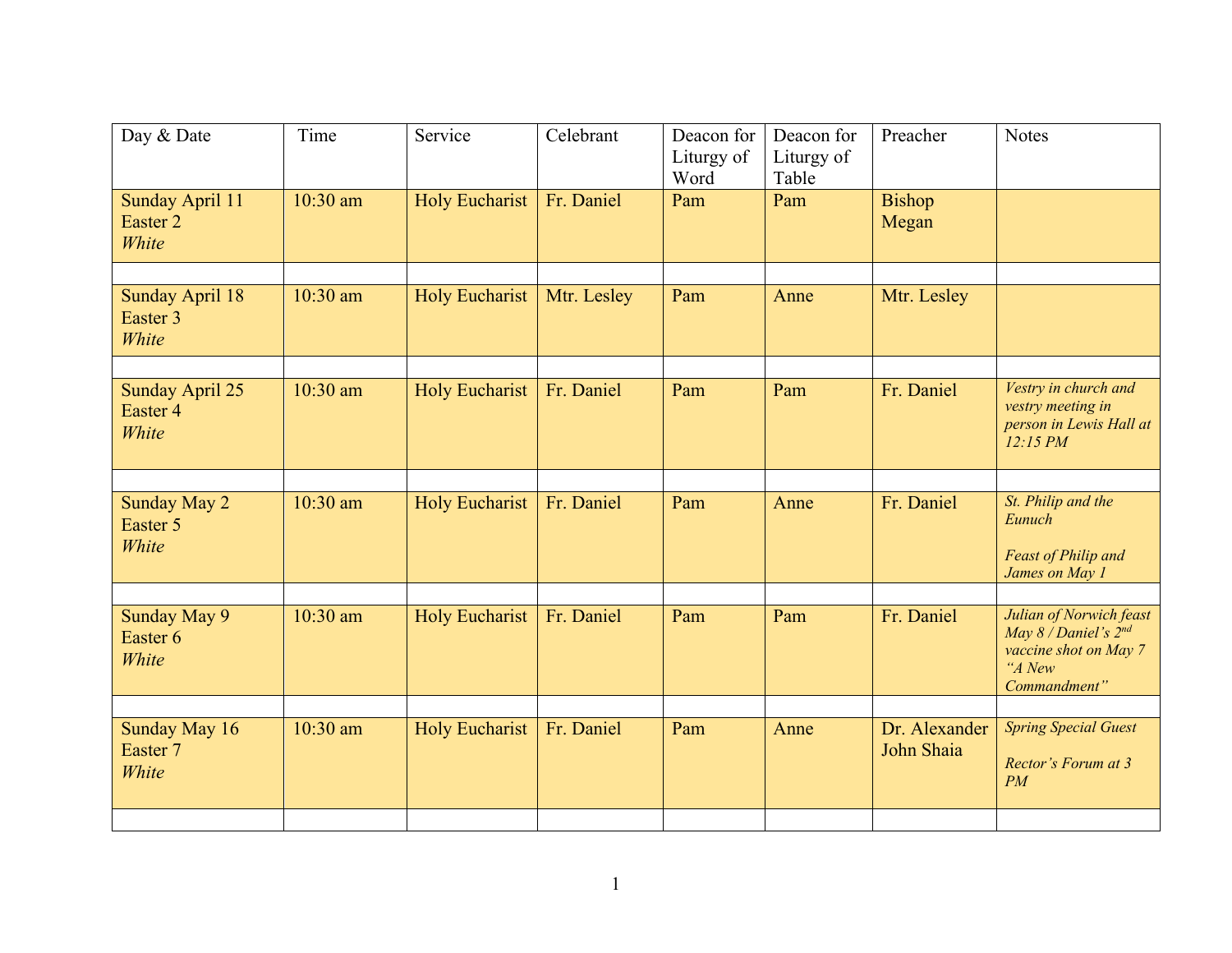| Day & Date                                  | Time     | Service   | Celebrant   | Deacon for<br>Liturgy of<br>Word | Deacon for<br>Liturgy of<br>Table | Preacher    | <b>Notes</b>                      |
|---------------------------------------------|----------|-----------|-------------|----------------------------------|-----------------------------------|-------------|-----------------------------------|
| Sunday May 23                               | 8 am     | Eucharist | Fr. Daniel  | Anne                             | Pam                               | Fr. Daniel  | 8 am service in Chapel            |
| Pentecost<br>Red                            | 10:30 am | Eucharist | Fr. Daniel  | Pam                              | Anne                              | Fr. Daniel  | of Our Merciful<br>Saviour        |
|                                             |          |           |             |                                  |                                   |             | (Vestry meeting in<br>Lewis Hall) |
|                                             |          |           |             |                                  |                                   |             |                                   |
| Sunday May 30                               | 8 am     | Eucharist | Fr. Daniel  | Anne                             | Anne                              | Fr. Daniel  | <b>Memorial Day</b>               |
| <b>Trinity Sunday</b><br>White              | 10:30 am | Eucharist | Fr. Daniel  | Anne                             | Anne                              | Fr. Daniel  | weekend                           |
|                                             |          |           |             |                                  |                                   |             |                                   |
| Sunday June 6<br>Pentecost 2                | 8 am     | Eucharist | Fr. Daniel  | Pam                              | Pam                               | Fr. Daniel  | Track 2 readings                  |
| Proper 5<br>Green                           | 10:30 am | Eucharist | Fr. Daniel  | Pam                              | Pam                               | Fr. Daniel  |                                   |
|                                             |          |           |             |                                  |                                   |             |                                   |
| Sunday June 13                              | 8 am     | Eucharist | Fr. Daniel  | Anne                             | Anne                              | Fr. Daniel  |                                   |
| Pentecost 3<br>Proper <sub>6</sub><br>Green | 10:30 am | Eucharist | Fr. Daniel  | Anne                             | Anne                              | Fr. Daniel  |                                   |
|                                             |          |           |             |                                  |                                   |             |                                   |
| Sunday June 20                              | 8 am     | Eucharist | Mtr. Lesley | Pam                              | Pam                               | Mtr. Lesley | Daniel with family                |
| Pentecost 4<br>Proper 7<br>Green            | 10:30 am | Eucharist | Mtr. Lesley | Pam                              | Pam                               | Mtr. Lesley | back east                         |
|                                             |          |           |             |                                  |                                   |             |                                   |
| Sunday June 27                              | 8 am     | Eucharist | Mtr. Lesley | Anne                             | Anne                              | Anne        | Daniel with family                |
| Pentecost 5<br>Proper 8<br>Green            | 10:30 am | Eucharist | Mtr. Lesley | Anne                             | Anne                              | Anne        | back east                         |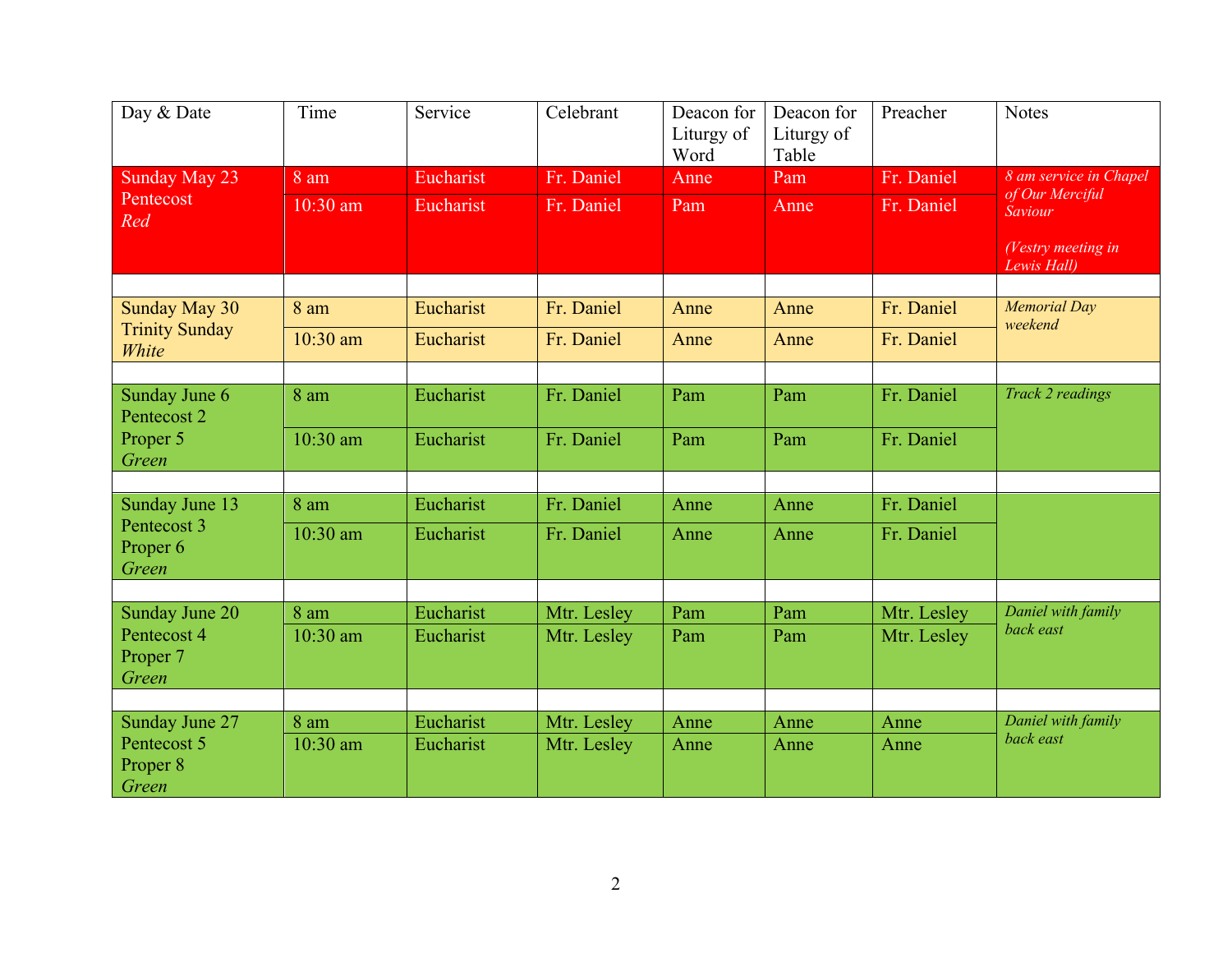| Day & Date                             | Time     | Service   | Celebrant   | Deacon for<br>Liturgy of<br>Word | Deacon for<br>Liturgy of<br>Table | Preacher            | <b>Notes</b>                    |
|----------------------------------------|----------|-----------|-------------|----------------------------------|-----------------------------------|---------------------|---------------------------------|
| Sunday July 4                          | 8 am     | Eucharist | Mtr. Lesley | Pam                              | Pam                               | Mtr. Lesley         | Daniel with family<br>back east |
| Pentecost 6<br>Proper 9<br>Green       | 10:30 am | Eucharist | Mtr. Lesley | Pam                              | Pam                               | Mtr. Lesley         |                                 |
|                                        |          |           |             |                                  |                                   |                     |                                 |
| Sunday July 11                         | 8 am     | Eucharist | Fr. Daniel  | Anne                             | Anne                              | Fr. Daniel          |                                 |
| Pentecost 7<br>Proper 10<br>Green      | 10:30 am | Eucharist | Fr. Daniel  | Anne                             | Anne                              | Fr. Daniel          |                                 |
|                                        |          |           |             |                                  |                                   |                     |                                 |
| Sunday July 18                         | 8 am     | Eucharist | Fr. Daniel  | Pam                              | Pam                               | <b>Nancy Corran</b> | <b>Summer Special Guest</b>     |
| <b>Mary Magdalene</b><br>White         | 10:30 am | Eucharist | Fr. Daniel  | Pam                              | Pam                               | <b>Nancy Corran</b> | Rector's Forum 3 PM             |
|                                        |          |           |             |                                  |                                   |                     |                                 |
| Sunday July 25                         | 8 am     | Eucharist | Fr. Daniel  | Anne                             | Anne                              | Fr. Daniel          | Hymn: I am the Bread<br>of Life |
| Pentecost 9                            | 10:30 am | Eucharist | Fr. Daniel  | Anne                             | Anne                              | Fr. Daniel          |                                 |
| Proper 12<br>Green                     |          |           |             |                                  |                                   |                     | Sermon series on Jn 6           |
|                                        |          |           |             |                                  |                                   |                     | Vestry meeting                  |
|                                        |          |           |             |                                  |                                   |                     |                                 |
| <b>Sunday August 1</b>                 | 8 am     | Eucharist | Fr. Daniel  | Pam                              | Pam                               | Fr. Daniel          | Hymn: I am the Bread            |
| Pentecost 10                           | 10:30 am | Eucharist | Fr. Daniel  | Pam                              | Pam                               | Fr. Daniel          | of Life                         |
| Proper 13<br>Green                     |          |           |             |                                  |                                   |                     | Sermon series on Jn 6           |
|                                        |          |           |             |                                  |                                   |                     |                                 |
| <b>Sunday August 8</b><br>Pentecost 11 | 8 am     | Eucharist | Fr. Daniel  | Anne                             | Anne                              | Fr. Daniel          | Hymn: I am the Bread<br>of Life |
| Proper 14                              | 10:30 am | Eucharist | Fr. Daniel  | Anne                             | Anne                              | Fr. Daniel          |                                 |
|                                        |          |           |             |                                  |                                   |                     |                                 |
| Green                                  |          |           |             |                                  |                                   |                     | Sermon series on Jn 6           |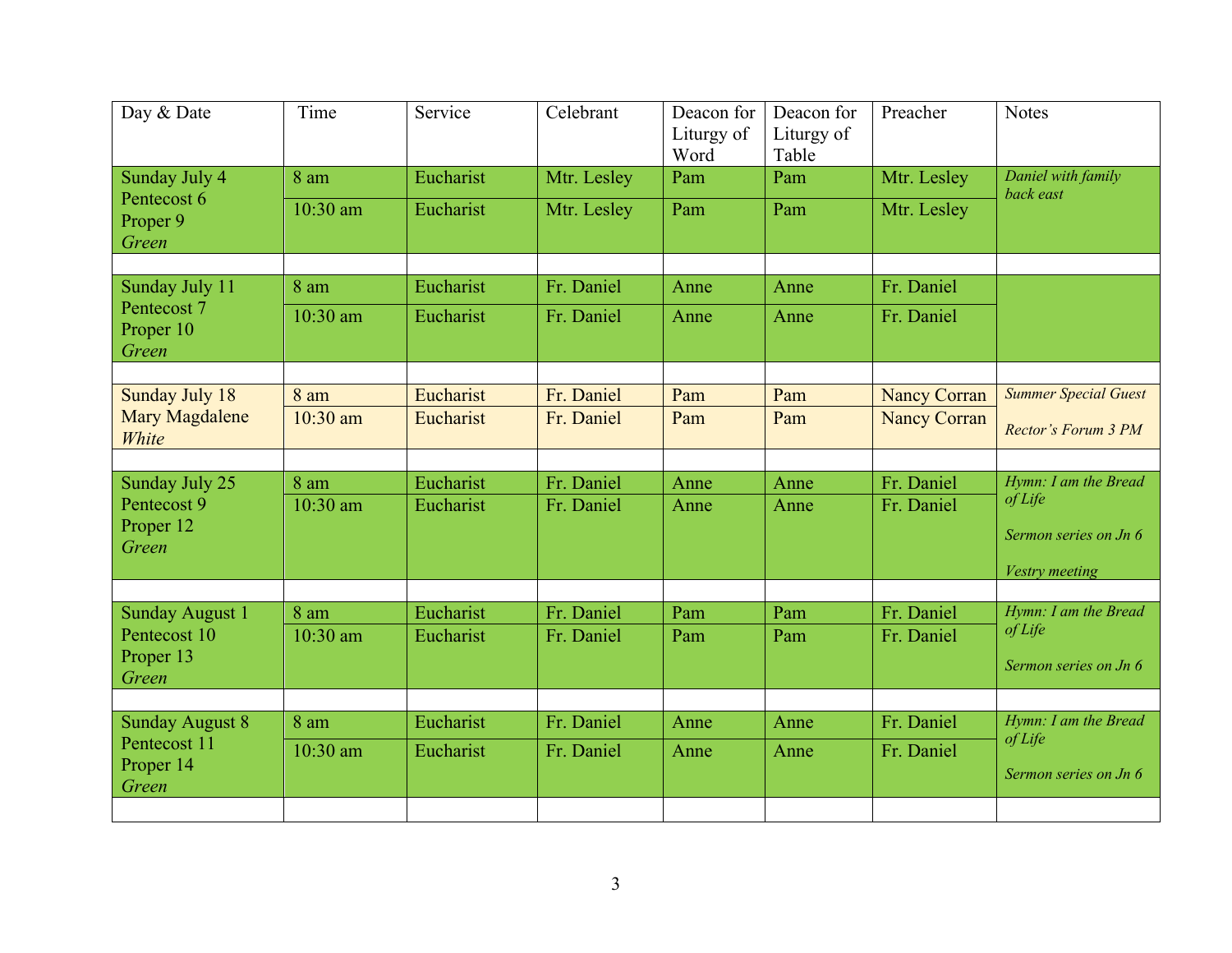| Day & Date                                    | Time             | Service                | Celebrant   | Deacon for<br>Liturgy of<br>Word | Deacon for<br>Liturgy of<br>Table | Preacher    | <b>Notes</b>                                                |
|-----------------------------------------------|------------------|------------------------|-------------|----------------------------------|-----------------------------------|-------------|-------------------------------------------------------------|
| <b>Sunday August 15</b>                       | 8 am             | Eucharist              | Fr. Daniel  | Pam                              | Pam                               | Fr. Daniel  | Hymn: I am the Bread<br>of Life                             |
| Pentecost 12<br>Proper 15<br>Green            | 10:30 am         | Eucharist              | Fr. Daniel  | Pam                              | Pam                               | Fr. Daniel  | Sermon series on Jn 6                                       |
| <b>Sunday August 22</b>                       | 8 am             | Eucharist              | Fr. Daniel  | Anne                             | Anne                              | Fr. Daniel  | Hymn: I am the Bread                                        |
| Pentecost 13<br>Proper 16<br>Green            | 10:30 am         | Eucharist              | Fr. Daniel  | Anne                             | Anne                              | Fr. Daniel  | $of$ <i>Life</i><br>Sermon series on Jn 6<br>Vestry meeting |
|                                               |                  |                        |             |                                  |                                   |             |                                                             |
| <b>Sunday August 29</b><br>Pentecost 14       | 8 am<br>10:30 am | Eucharist<br>Eucharist | Mtr. Lesley | Pam                              | Pam                               | Mtr. Lesley | Track 2 readings                                            |
| Proper 17<br>Green                            |                  |                        | Mtr. Lesley | Pam                              | Pam                               | Mtr. Lesley |                                                             |
|                                               |                  |                        |             |                                  |                                   |             |                                                             |
| Sunday Sept 5                                 | 8 am             | Eucharist              | Fr. Daniel  | Anne                             | Anne                              | Fr. Daniel  | Labor Day weekend                                           |
| Pentecost 15<br>Proper 18<br>Green            | 10:30 am         | Eucharist              | Fr. Daniel  | Anne                             | Anne                              | Fr. Daniel  | "Ephphatha!"                                                |
|                                               |                  |                        |             |                                  |                                   |             |                                                             |
| <b>Sunday Sept 12</b>                         | 8 am             | Eucharist              | Fr. Daniel  | Pam                              | Pam                               | Fr. Daniel  | <b>Back to Church</b>                                       |
| Pentecost 16                                  | 10:30 am         | Eucharist              | Fr. Daniel  | Pam                              | Pam                               | Fr. Daniel  | Sunday                                                      |
| Proper 19<br>Green                            |                  |                        |             |                                  |                                   |             | "Who do you say that $I$<br>$am?$ "                         |
|                                               |                  |                        |             |                                  |                                   |             |                                                             |
| Sunday Sept 19                                | 8 am             | Eucharist              | Mtr. Lesley | Anne                             | Anne                              | Paul Harris | Welcoming a child                                           |
| Pentecost 17<br>Proper <sub>20</sub><br>Green | 10:30 am         | Eucharist              | Mtr. Lesley | Anne                             | Anne                              | Paul Harris | Fr. Daniel leading<br>diocesan men's retreat                |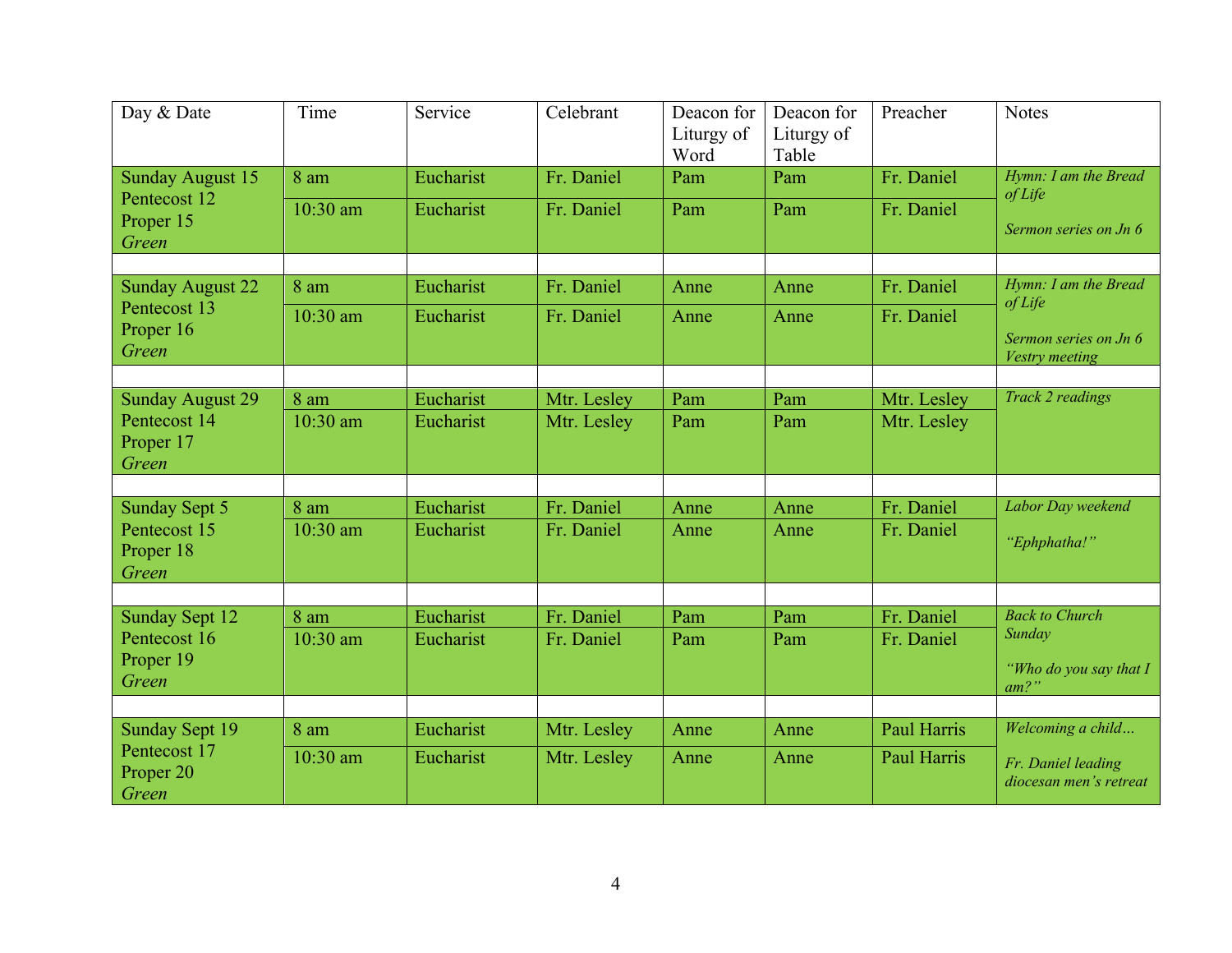| Day & Date                                                     | Time             | Service                | Celebrant                | Deacon for<br>Liturgy of<br>Word | Deacon for<br>Liturgy of<br>Table | Preacher                                 | <b>Notes</b>                                                              |
|----------------------------------------------------------------|------------------|------------------------|--------------------------|----------------------------------|-----------------------------------|------------------------------------------|---------------------------------------------------------------------------|
| <b>Sunday Sept 26</b>                                          | 8 am             | Eucharist              | Fr. Daniel               | Anne                             | Anne                              | Fr. Daniel                               | Salted with fire                                                          |
| Pentecost 18<br>Proper 21<br>Green                             | 10:30 am         | Eucharist              | Fr. Daniel               | Anne                             | Anne                              | Fr. Daniel                               |                                                                           |
| Sunday Oct 3                                                   | $8 \text{ am}$   | Eucharist              | Fr. Daniel               | Pam                              | Pam                               | Fr. Daniel                               | <b>Teaching on Divorce</b>                                                |
| Pentecost 19<br>Proper <sub>22</sub><br>Green                  | 10:30 am         | Eucharist              | Fr. Daniel               | Pam                              | Pam                               | Fr. Daniel                               |                                                                           |
|                                                                |                  |                        |                          |                                  |                                   |                                          |                                                                           |
| Sunday Oct 10<br>Pentecost 20<br>Proper <sub>23</sub>          | 8 am<br>10:30 am | Eucharist<br>Eucharist | Fr. Daniel<br>Fr. Daniel | Anne<br>Anne                     | Anne<br>Anne                      | Fr. Daniel<br>Fr. Daniel                 | Approach the throne of<br>grace with boldness                             |
| Green                                                          |                  |                        |                          |                                  |                                   |                                          |                                                                           |
| Sunday Oct 17<br>Pentecost 21<br>Proper <sub>24</sub><br>Green | 8 am<br>10:30 am | Eucharist<br>Eucharist | Fr. Daniel<br>Fr. Daniel | Anne<br>Anne                     | Anne<br>Anne                      | Fr. Daniel<br>Fr. Daniel                 | Order of Melchizedek                                                      |
|                                                                | 8 am             |                        |                          |                                  |                                   |                                          | <b>Bartimaeus</b>                                                         |
| Sunday Oct 24<br>Pentecost 22<br>Proper 25<br>Green            | 10:30 am         | Eucharist<br>Eucharist | Fr. Daniel<br>Fr. Daniel | Pam<br>Pam                       | Pam<br>Pam                        | <b>Eric Harvey</b><br><b>Eric Harvey</b> | <b>Fall Special Guest:</b><br><b>Blind Scholar</b><br>Rector's Forum 3 PM |
|                                                                |                  |                        |                          |                                  |                                   |                                          |                                                                           |
| Sunday Oct 31<br>Pentecost 23                                  | 8 am             | Eucharist              | Fr. Daniel               | Anne                             | Anne                              | Fr. Daniel                               | Psalm 119 Aleph                                                           |
| Proper 26<br>Green                                             | 10:30 am         | Eucharist              | Fr. Daniel               | Anne                             | Anne                              | Fr. Daniel                               | Shema, Israel!                                                            |